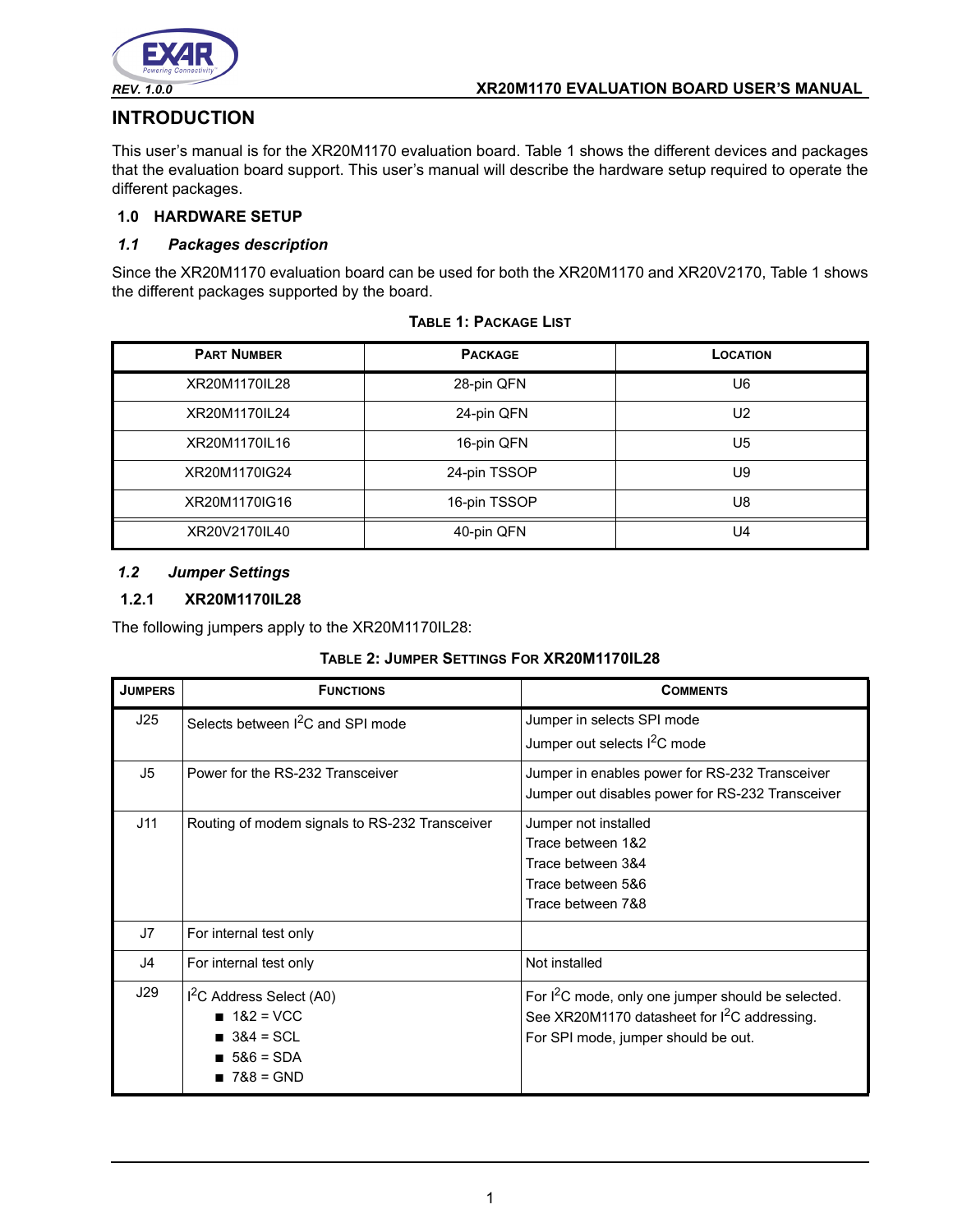

| <b>JUMPERS</b> | <b>FUNCTIONS</b>                                                                                                                                                                                                                                                                                                                                                                                                                                                                                                                                | <b>COMMENTS</b>                                                                                                                                                                                                                                                                                                                                                                                                                                                                                                                                                                                                                                                                                                                                                          |
|----------------|-------------------------------------------------------------------------------------------------------------------------------------------------------------------------------------------------------------------------------------------------------------------------------------------------------------------------------------------------------------------------------------------------------------------------------------------------------------------------------------------------------------------------------------------------|--------------------------------------------------------------------------------------------------------------------------------------------------------------------------------------------------------------------------------------------------------------------------------------------------------------------------------------------------------------------------------------------------------------------------------------------------------------------------------------------------------------------------------------------------------------------------------------------------------------------------------------------------------------------------------------------------------------------------------------------------------------------------|
| J30<br>J13     | I <sup>2</sup> C Address Select (A1)<br>$182 = VCC$<br>$\blacksquare$ 3&4 = SCL<br>$\blacksquare$ 5&6 = SDA<br>$\blacksquare$ 7&8 = GND<br>Header for connection to external microcontroller                                                                                                                                                                                                                                                                                                                                                    | For I <sup>2</sup> C mode, only one jumper should be selected.<br>See XR20M1170 datasheet for I <sup>2</sup> C addressing.<br>For SPI mode, jumper should be out.<br>Ground and Power connections                                                                                                                                                                                                                                                                                                                                                                                                                                                                                                                                                                        |
|                | board<br>Pin 2 = SDA signal for $1^2C$ interface<br>$\blacksquare$ Pin 3 = SO signal for SPI interface<br>Pin $4 = IRQ#$ output signal from XR20M1170<br>■ Pin 13 = A0 signal for $1^2C$ interface or CS# for<br>SPI interface<br>Pin 14 = A1 signal for $1^2C$ interface or SI for<br>SPI interface<br>Pin 15 = RESET# input signal<br>Pin 16 = SCL signal for $1^2C$ interface or SCK<br>for SPI interface<br>$\blacksquare$ Pin 17 = GND signal<br>Pin 18 = External power for XR20M1170 and If SPI interface is used:<br>RS-232 Transceiver | ■ Pin 17 should be connected to GND<br>■ Pin 18 should be connected +3.3V<br>If I <sup>2</sup> C interface is used:<br>■ Pin 2 should be connected to SDA<br>Pin 4 should be connected to MCU interrupt<br>input (if using interrupts)<br>Pin 13 should be unconnected when using J29<br>Pin 14 should be unconnected when using J30<br>Pin 15 should be connected to reset output from<br><b>MCU</b><br>Pin 16 should be connected to SCL<br>Pin 2 should be unconnected<br>■ Pin 3 should be connected to SO<br>Pin 4 should be connected to MCU interrupt (if<br>using interrupts)<br>■ Pin 13 should be connected to CS#<br>Pin 14 should be connected to SI<br>Pin 15 should be connected to reset output from<br><b>MCU</b><br>■ Pin 16 should be connected to SCK |
| J16            | Power supply for the XR20M1170IL28                                                                                                                                                                                                                                                                                                                                                                                                                                                                                                              | Jumper not installed<br>Trace between 1&2                                                                                                                                                                                                                                                                                                                                                                                                                                                                                                                                                                                                                                                                                                                                |
| J17            | Enable/Disable RS-485 feature                                                                                                                                                                                                                                                                                                                                                                                                                                                                                                                   | Jumper in enables RS-485 mode<br>Jumper out disables RS-485 mode                                                                                                                                                                                                                                                                                                                                                                                                                                                                                                                                                                                                                                                                                                         |
| J18            | Enable/Disable IR feature                                                                                                                                                                                                                                                                                                                                                                                                                                                                                                                       | Jumper in enables IR mode<br>Jumper out disables IR mode                                                                                                                                                                                                                                                                                                                                                                                                                                                                                                                                                                                                                                                                                                                 |
| J26            | Enable/Disable UART side external loopback                                                                                                                                                                                                                                                                                                                                                                                                                                                                                                      | Jumper in enables UART side external loopback<br>Jumper out disables UART side external loopback                                                                                                                                                                                                                                                                                                                                                                                                                                                                                                                                                                                                                                                                         |

### **TABLE 2: JUMPER SETTINGS FOR XR20M1170IL28**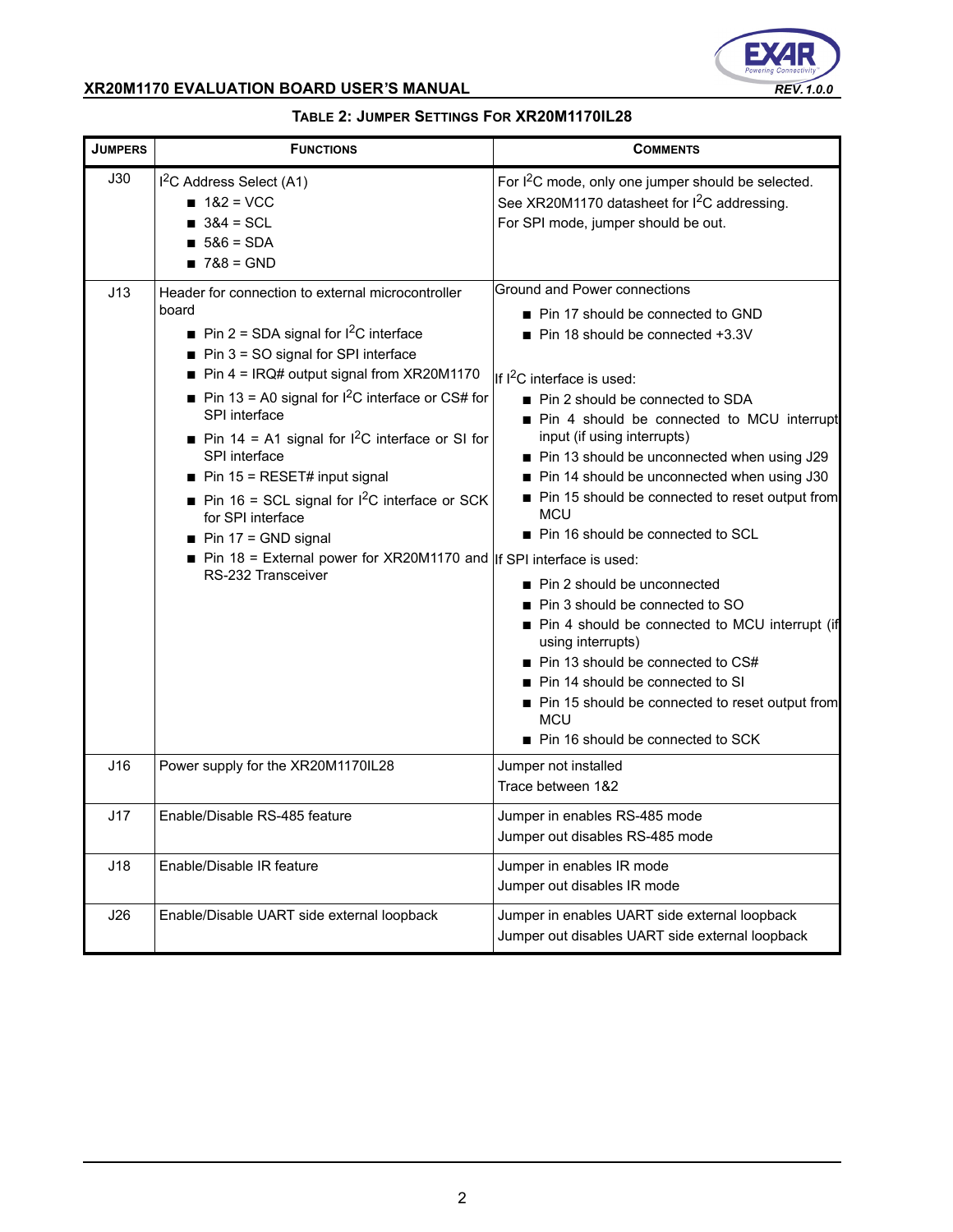

### **1.2.2 XR20M1170IL24**

The following jumpers apply to the XR20M1170IL24:

|  |  | TABLE 3: JUMPER SETTINGS FOR XR20M1170IL24 |
|--|--|--------------------------------------------|
|--|--|--------------------------------------------|

| <b>JUMPERS</b> | <b>FUNCTIONS</b>                               | <b>COMMENTS</b>                                                |
|----------------|------------------------------------------------|----------------------------------------------------------------|
| J25            | Selects between <sup>2</sup> C and SPI mode    | Jumper in selects SPI mode                                     |
|                |                                                | Jumper out selects I <sup>2</sup> C mode                       |
| J <sub>5</sub> | Power for the RS-232 Transceiver               | Jumper in enables power for RS-232 Transceiver                 |
|                |                                                | Jumper out disables power for RS-232 Transceiver               |
| J11            | Routing of modem signals to RS-232 Transceiver | Jumper not installed                                           |
|                |                                                | Trace between 1&2                                              |
|                |                                                | Trace between 3&4                                              |
|                |                                                | Trace between 5&6                                              |
|                |                                                | Trace between 7&8                                              |
| J7             | For internal test only                         |                                                                |
| J4             | For internal test only                         | Not installed                                                  |
| J29            | $I2C$ Address Select (A0)                      | For I <sup>2</sup> C mode, only one jumper should be selected. |
|                | $182 = VCC$                                    | See XR20M1170 datasheet for I <sup>2</sup> C addressing.       |
|                | $384 = SCL$                                    | For SPI mode, jumper should be out.                            |
|                | $.586 = SDA$                                   |                                                                |
|                | $1788 = GND$                                   |                                                                |
| J30            | $I2C$ Address Select (A1)                      | For I <sup>2</sup> C mode, only one jumper should be selected. |
|                | $182 = VCC$                                    | See XR20M1170 datasheet for I <sup>2</sup> C addressing.       |
|                | $384 = SCL$                                    | For SPI mode, jumper should be out.                            |
|                | $586 = SDA$                                    |                                                                |
|                | $788 = GND$                                    |                                                                |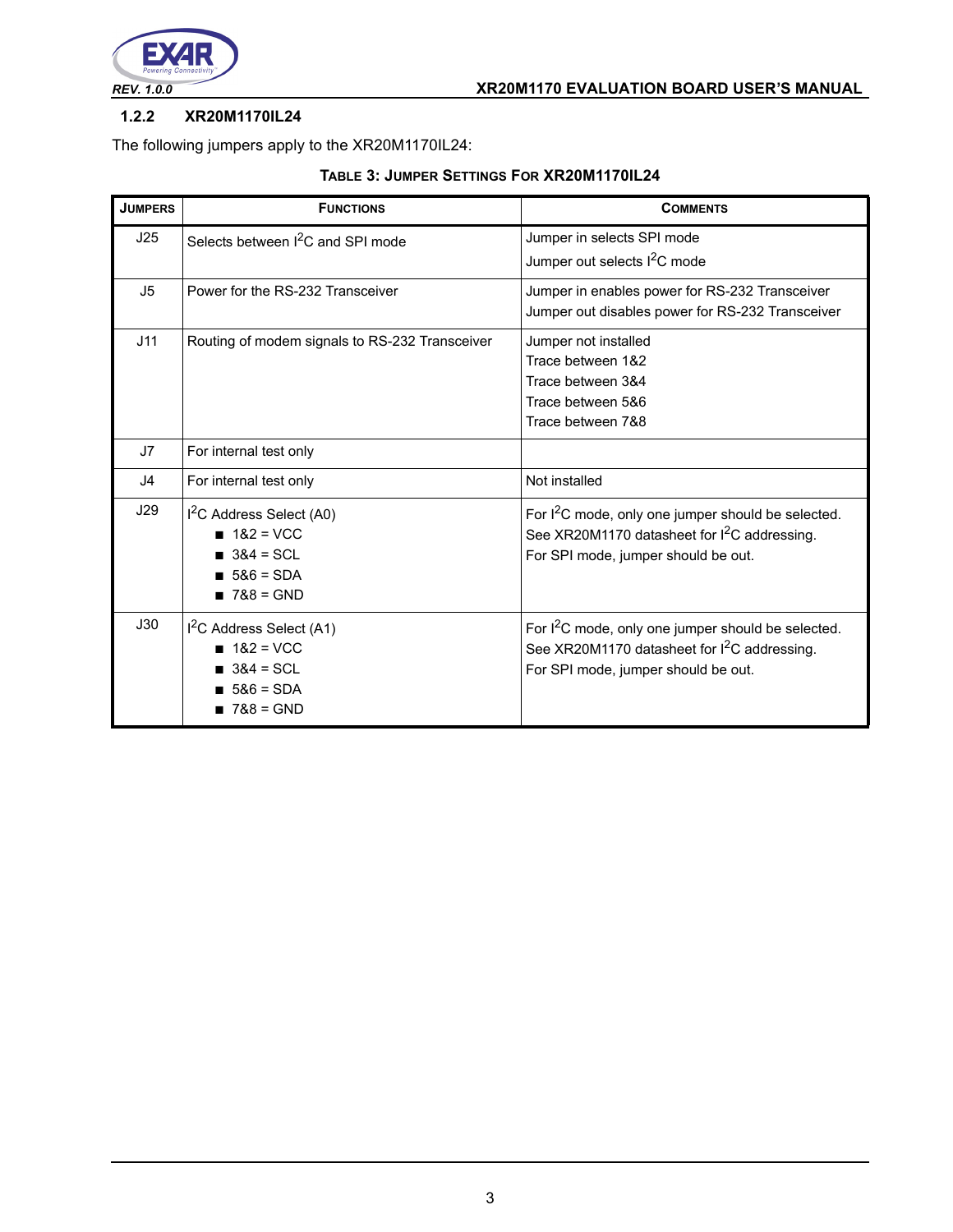

| <b>JUMPERS</b> | <b>FUNCTIONS</b>                                                                                                                                                                                                                                                                                                                                                                                                                                                                                                                                                                                                                                   | <b>COMMENTS</b>                                                                                                                                                                                                                                                                                                                                                                                                                                                                                                                                                                                                                                                                                                                                                                                                                 |
|----------------|----------------------------------------------------------------------------------------------------------------------------------------------------------------------------------------------------------------------------------------------------------------------------------------------------------------------------------------------------------------------------------------------------------------------------------------------------------------------------------------------------------------------------------------------------------------------------------------------------------------------------------------------------|---------------------------------------------------------------------------------------------------------------------------------------------------------------------------------------------------------------------------------------------------------------------------------------------------------------------------------------------------------------------------------------------------------------------------------------------------------------------------------------------------------------------------------------------------------------------------------------------------------------------------------------------------------------------------------------------------------------------------------------------------------------------------------------------------------------------------------|
| J13            | Header for connection to external microcontroller<br>board<br>Pin 2 = SDA signal for $1^2C$ interface<br>$\blacksquare$ Pin 3 = SO signal for SPI interface<br>$\blacksquare$ Pin 4 = IRQ# output signal from XR20M1170<br>Pin 13 = A0 signal for $1^2C$ interface or CS# for<br>SPI interface<br><b>Pin 14 = A1 signal for I<sup>2</sup>C interface or SI for</b><br>SPI interface<br>$\blacksquare$ Pin 15 = RESET# input signal<br>Pin 16 = SCL signal for $1^2$ C interface or SCK<br>for SPI interface<br>$\blacksquare$ Pin 17 = GND signal<br>Pin 18 = External power for XR20M1170 and $ $ If SPI interface is used:<br>RS-232 Transceiver | Ground and Power connections<br>■ Pin 17 should be connected to GND<br>Pin 18 should be connected +3.3V<br>If I <sup>2</sup> C interface is used:<br>■ Pin 2 should be connected to SDA<br>Pin 4 should be connected to MCU interrupt<br>input (if using interrupts)<br>■ Pin 13 should be unconnected when using J29<br>■ Pin 14 should be unconnected when using J30<br>■ Pin 15 should be connected to reset output from<br><b>MCU</b><br>■ Pin 16 should be connected to SCL<br>■ Pin 2 should be unconnected<br>■ Pin 3 should be connected to SO<br>■ Pin 4 should be connected to MCU interrupt (if<br>using interrupts)<br>$\blacksquare$ Pin 13 should be connected to CS#<br>Pin 14 should be connected to SI<br>Pin 15 should be connected to reset output from<br><b>MCU</b><br>■ Pin 16 should be connected to SCK |
| J8             | Power supply for the XR20M1170IL24                                                                                                                                                                                                                                                                                                                                                                                                                                                                                                                                                                                                                 | Jumper not installed<br>Trace between 1&2                                                                                                                                                                                                                                                                                                                                                                                                                                                                                                                                                                                                                                                                                                                                                                                       |

### **TABLE 3: JUMPER SETTINGS FOR XR20M1170IL24**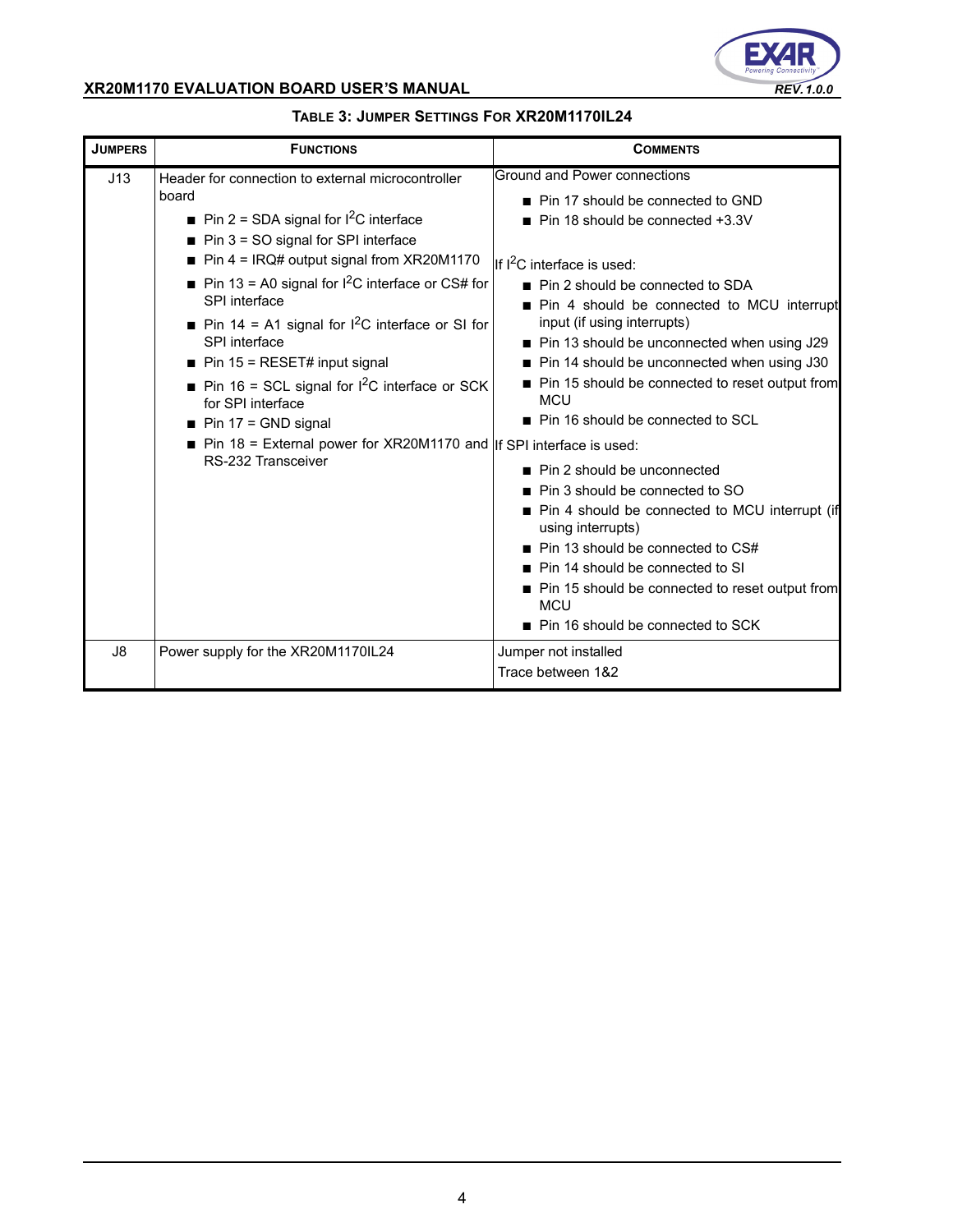

### **1.2.3 XR20M1170IG24**

The following jumpers apply to the XR20M1170IG24:

|  |  | TABLE 4: JUMPER SETTINGS FOR XR20M1170IG24 |
|--|--|--------------------------------------------|
|--|--|--------------------------------------------|

| <b>JUMPERS</b> | <b>FUNCTIONS</b>                                                                                                      | <b>COMMENTS</b>                                                                                                                                                   |
|----------------|-----------------------------------------------------------------------------------------------------------------------|-------------------------------------------------------------------------------------------------------------------------------------------------------------------|
| J25            | Selects between <sup>2</sup> C and SPI mode                                                                           | Jumper in selects SPI mode<br>Jumper out selects I <sup>2</sup> C mode                                                                                            |
| J <sub>5</sub> | Power for the RS-232 Transceiver                                                                                      | Jumper in enables power for RS-232 Transceiver<br>Jumper out disables power for RS-232 Transceiver                                                                |
| J11            | Routing of modem signals to RS-232 Transceiver                                                                        | Jumper not installed<br>Trace between 1&2<br>Trace between 3&4<br>Trace between 5&6<br>Trace between 7&8                                                          |
| J7             | For internal test only                                                                                                |                                                                                                                                                                   |
| J <sub>4</sub> | For internal test only                                                                                                | Not installed                                                                                                                                                     |
| J29            | I <sup>2</sup> C Address Select (A0)<br>$182 = VCC$<br>$384 = \text{SCI}$<br>$1586 = SDA$<br>$\blacksquare$ 7&8 = GND | For I <sup>2</sup> C mode, only one jumper should be selected.<br>See XR20M1170 datasheet for I <sup>2</sup> C addressing.<br>For SPI mode, jumper should be out. |
| J30            | I <sup>2</sup> C Address Select (A1)<br>$182 = VCC$<br>$384 = SCL$<br>$586 = SDA$<br>$788 = GND$                      | For I <sup>2</sup> C mode, only one jumper should be selected.<br>See XR20M1170 datasheet for I <sup>2</sup> C addressing.<br>For SPI mode, jumper should be out. |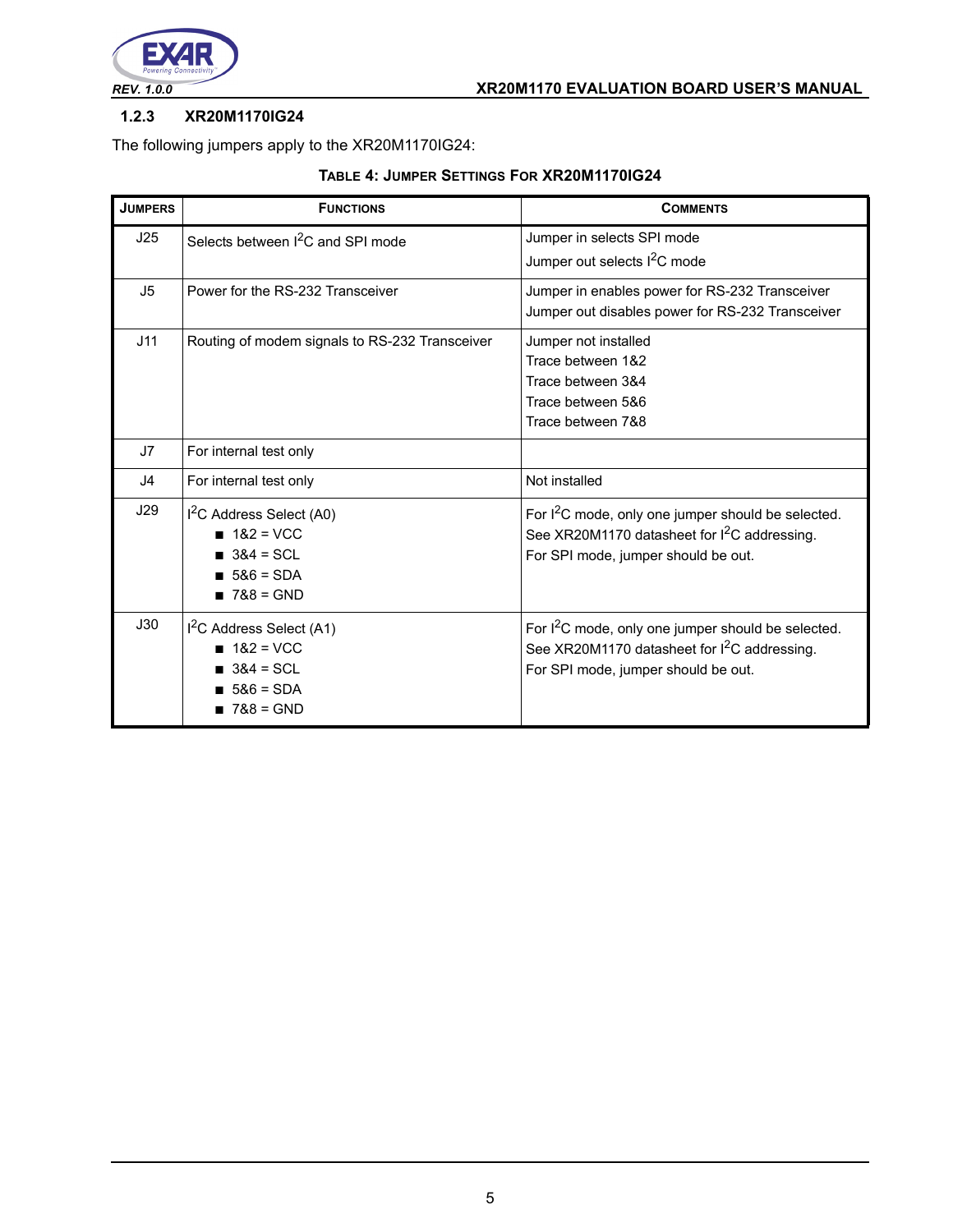

| <b>JUMPERS</b> | <b>FUNCTIONS</b>                                                                                                                                                                                                                                                                                                                                                                                                                                                                                                                                                                                                                    | <b>COMMENTS</b>                                                                                                                                                                                                                                                                                                                                                                                                                                                                                                                                                                                                                                                                                                                                                                                                                 |
|----------------|-------------------------------------------------------------------------------------------------------------------------------------------------------------------------------------------------------------------------------------------------------------------------------------------------------------------------------------------------------------------------------------------------------------------------------------------------------------------------------------------------------------------------------------------------------------------------------------------------------------------------------------|---------------------------------------------------------------------------------------------------------------------------------------------------------------------------------------------------------------------------------------------------------------------------------------------------------------------------------------------------------------------------------------------------------------------------------------------------------------------------------------------------------------------------------------------------------------------------------------------------------------------------------------------------------------------------------------------------------------------------------------------------------------------------------------------------------------------------------|
| J13            | Header for connection to external microcontroller<br>board<br>Pin 2 = SDA signal for $1^2C$ interface<br>$\blacksquare$ Pin 3 = SO signal for SPI interface<br>$\blacksquare$ Pin 4 = IRQ# output signal from XR20M1170<br>Pin 13 = A0 signal for $1^2C$ interface or CS# for<br>SPI interface<br>Pin 14 = A1 signal for $1^2C$ interface or SI for<br>SPI interface<br>$\blacksquare$ Pin 15 = RESET# input signal<br>Pin 16 = SCL signal for $1^2$ C interface or SCK<br>for SPI interface<br>$\blacksquare$ Pin 17 = GND signal<br>Pin 18 = External power for XR20M1170 and $ $ If SPI interface is used:<br>RS-232 Transceiver | Ground and Power connections<br>■ Pin 17 should be connected to GND<br>Pin 18 should be connected +3.3V<br>If I <sup>2</sup> C interface is used:<br>■ Pin 2 should be connected to SDA<br>Pin 4 should be connected to MCU interrupt<br>input (if using interrupts)<br>■ Pin 13 should be unconnected when using J29<br>■ Pin 14 should be unconnected when using J30<br>■ Pin 15 should be connected to reset output from<br><b>MCU</b><br>■ Pin 16 should be connected to SCL<br>■ Pin 2 should be unconnected<br>■ Pin 3 should be connected to SO<br>■ Pin 4 should be connected to MCU interrupt (if<br>using interrupts)<br>$\blacksquare$ Pin 13 should be connected to CS#<br>Pin 14 should be connected to SI<br>Pin 15 should be connected to reset output from<br><b>MCU</b><br>■ Pin 16 should be connected to SCK |
| J23            | Power supply for the XR20M1170IG24                                                                                                                                                                                                                                                                                                                                                                                                                                                                                                                                                                                                  | Jumper not installed<br>Trace between 1&2                                                                                                                                                                                                                                                                                                                                                                                                                                                                                                                                                                                                                                                                                                                                                                                       |

## **TABLE 4: JUMPER SETTINGS FOR XR20M1170IG24**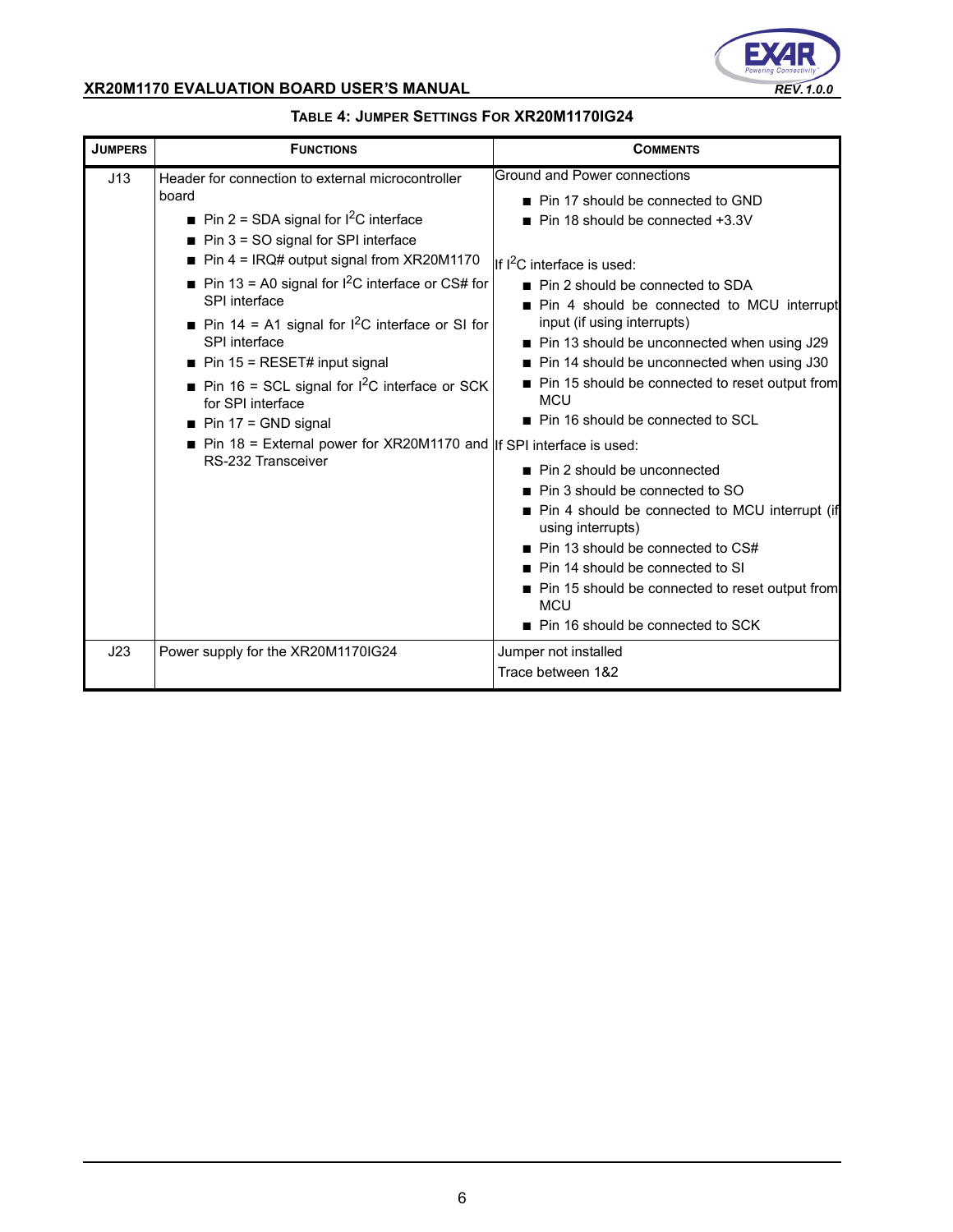

#### **1.2.4 XR20M1170IL16**

The following jumpers apply to the XR20M1170IL16:

| <b>JUMPERS</b> | <b>FUNCTIONS</b>                                                                                  | <b>COMMENTS</b>                                                                                                                                                   |
|----------------|---------------------------------------------------------------------------------------------------|-------------------------------------------------------------------------------------------------------------------------------------------------------------------|
| J25            | Selects between I <sup>2</sup> C and SPI mode                                                     | Jumper in selects SPI mode<br>Jumper out selects I <sup>2</sup> C mode                                                                                            |
| J <sub>5</sub> | Power for the RS-232 Transceiver                                                                  | Jumper in enables power for RS-232 Transceiver<br>Jumper out disables power for RS-232 Transceiver                                                                |
| J11            | Routing of modem signals to RS-232 Transceiver                                                    | Jumper not installed<br>Trace between 1&2<br>Trace between 3&4<br>Trace between 5&6<br>Trace between 7&8                                                          |
| J7             | For internal test only                                                                            |                                                                                                                                                                   |
| J4             | For internal test only                                                                            | Not installed                                                                                                                                                     |
| J29            | I <sup>2</sup> C Address Select (A0)<br>$182 = VCC$<br>$384 = SCL$<br>$586 = SDA$<br>$1788 = GND$ | For I <sup>2</sup> C mode, only one jumper should be selected.<br>See XR20M1170 datasheet for I <sup>2</sup> C addressing.<br>For SPI mode, jumper should be out. |
| J30            | $I2C$ Address Select (A1)<br>$182 = VCC$<br>$384 = SC1$<br>$586 = SDA$<br>$788 = GND$             | For I <sup>2</sup> C mode, only one jumper should be selected.<br>See XR20M1170 datasheet for I <sup>2</sup> C addressing.<br>For SPI mode, jumper should be out. |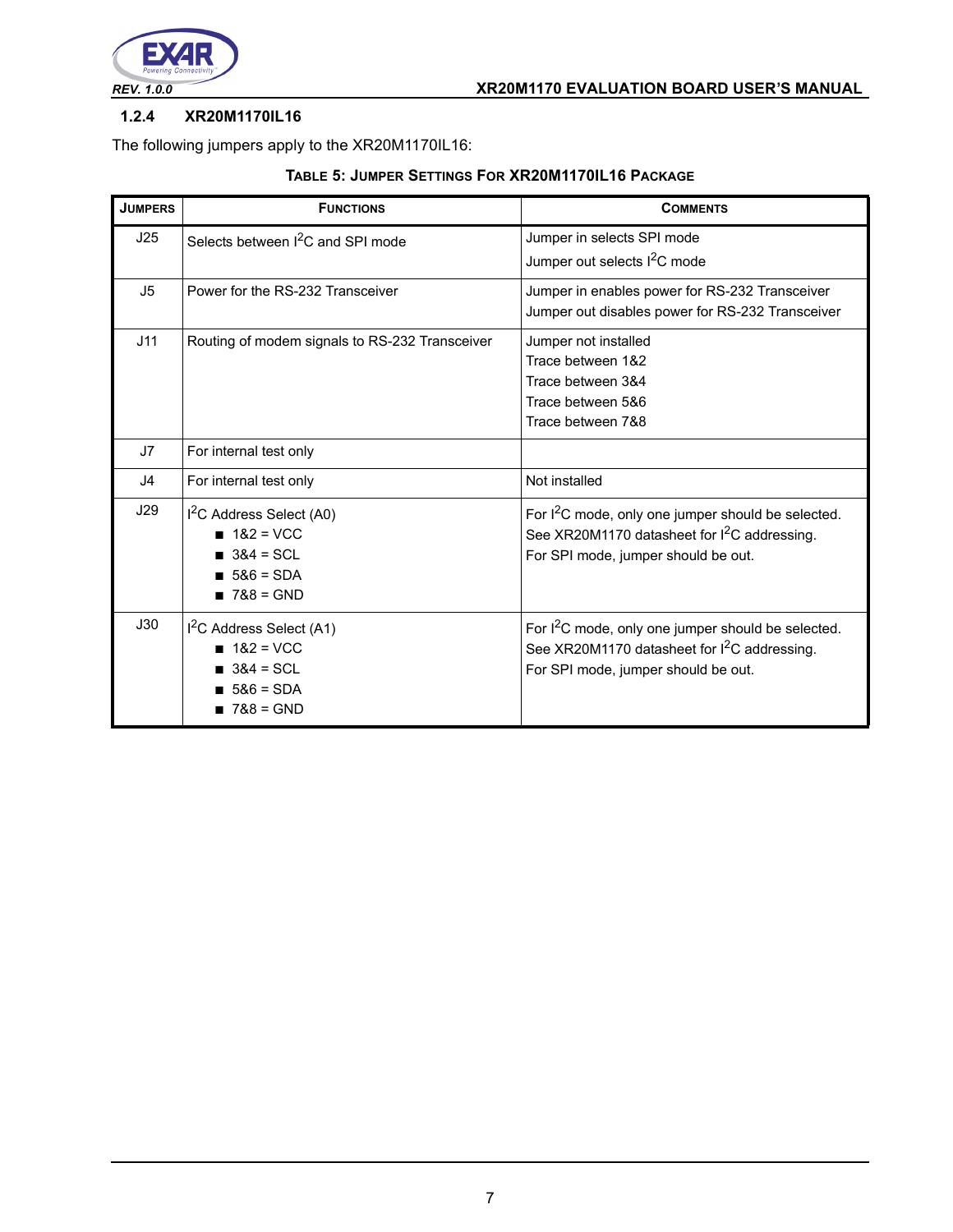

| <b>JUMPERS</b> | <b>FUNCTIONS</b>                                                                                                                                                                                                                                                                                                                                                                                                                                                                                                                                                                                                                                  | <b>COMMENTS</b>                                                                                                                                                                                                                                                                                                                                                                                                                                                                                                                                                                                                                                                                                                                                                                                                           |
|----------------|---------------------------------------------------------------------------------------------------------------------------------------------------------------------------------------------------------------------------------------------------------------------------------------------------------------------------------------------------------------------------------------------------------------------------------------------------------------------------------------------------------------------------------------------------------------------------------------------------------------------------------------------------|---------------------------------------------------------------------------------------------------------------------------------------------------------------------------------------------------------------------------------------------------------------------------------------------------------------------------------------------------------------------------------------------------------------------------------------------------------------------------------------------------------------------------------------------------------------------------------------------------------------------------------------------------------------------------------------------------------------------------------------------------------------------------------------------------------------------------|
| J13            | Header for connection to external microcontroller<br>board<br>Pin 2 = SDA signal for $I^2C$ interface<br>$\blacksquare$ Pin 3 = SO signal for SPI interface<br>$\blacksquare$ Pin 4 = IRQ# output signal from XR20M1170<br>Pin 13 = A0 signal for $1^2C$ interface or CS# for<br>SPI interface<br><b>Pin 14 = A1 signal for I<sup>2</sup>C interface or SI for</b><br>SPI interface<br>$\blacksquare$ Pin 15 = RESET# input signal<br>Pin 16 = SCL signal for $1^2C$ interface or SCK<br>for SPI interface<br>$\blacksquare$ Pin 17 = GND signal<br>Pin 18 = External power for XR20M1170 and $ $ If SPI interface is used:<br>RS-232 Transceiver | Ground and Power connections<br>■ Pin 17 should be connected to GND<br>■ Pin 18 should be connected +3.3V<br>IIf I <sup>2</sup> C interface is used:<br>■ Pin 2 should be connected to SDA<br>Pin 4 should be connected to MCU interrupt<br>input (if using interrupts)<br>■ Pin 13 should be unconnected when using J29<br>■ Pin 14 should be unconnected when using J30<br>■ Pin 15 should be connected to reset output from<br><b>MCU</b><br>■ Pin 16 should be connected to SCL<br>■ Pin 2 should be unconnected<br>■ Pin 3 should be connected to SO<br>■ Pin 4 should be connected to MCU interrupt (if<br>using interrupts)<br>■ Pin 13 should be connected to CS#<br>■ Pin 14 should be connected to SI<br>■ Pin 15 should be connected to reset output from<br><b>MCU</b><br>■ Pin 16 should be connected to SCK |
| J15            | Power supply for the XR20M1170IL16                                                                                                                                                                                                                                                                                                                                                                                                                                                                                                                                                                                                                | Jumper not installed<br>Trace between 1&2                                                                                                                                                                                                                                                                                                                                                                                                                                                                                                                                                                                                                                                                                                                                                                                 |

### **TABLE 5: JUMPER SETTINGS FOR XR20M1170IL16 PACKAGE**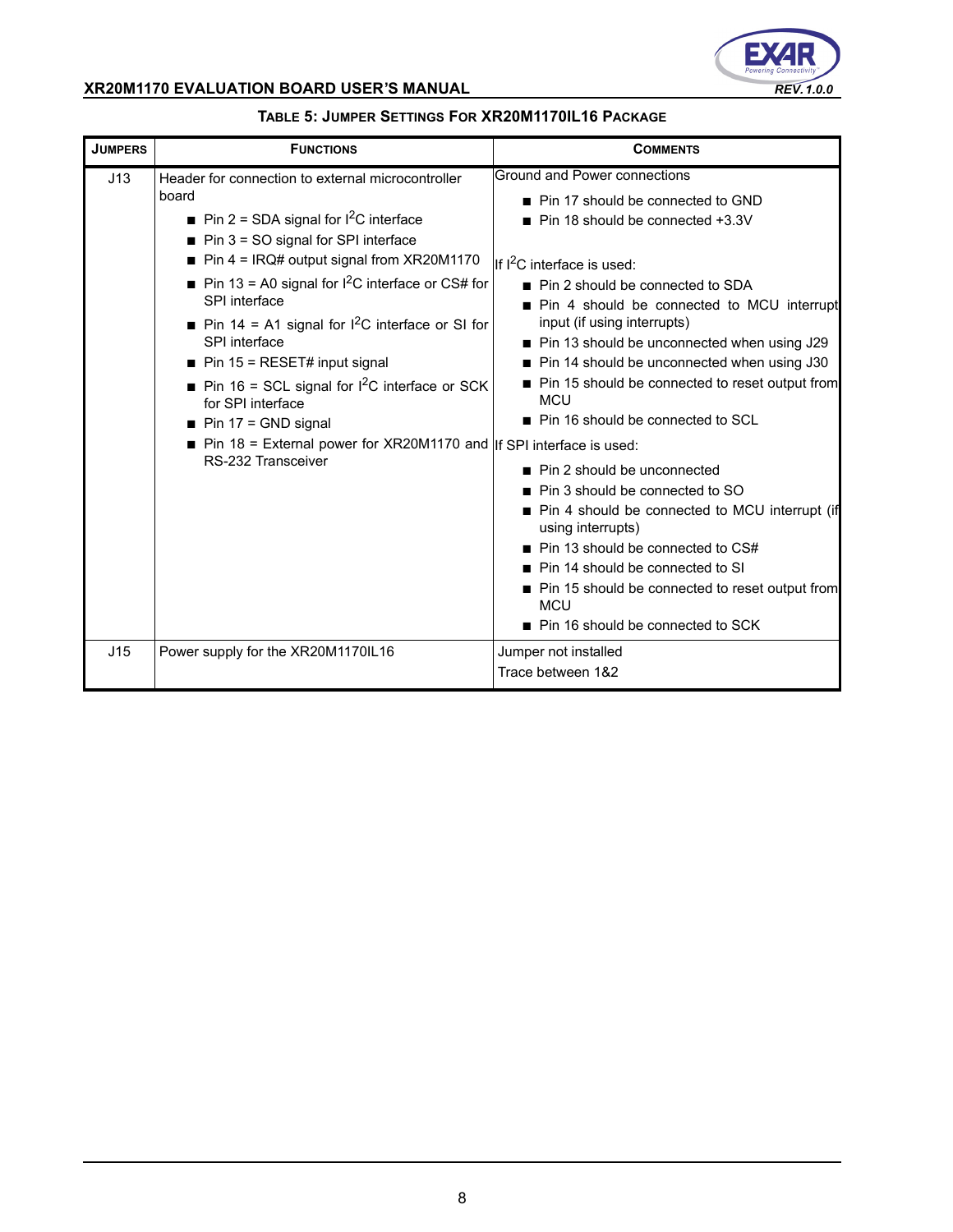

### **1.2.5 XR20M1170IG16**

The following jumpers apply to the XR20M1170IG16:

|  |  | TABLE 6: JUMPER SETTINGS FOR XR20M1170IG16 |
|--|--|--------------------------------------------|
|--|--|--------------------------------------------|

| <b>JUMPERS</b> | <b>FUNCTIONS</b>                                                                                                      | <b>COMMENTS</b>                                                                                                                                                   |
|----------------|-----------------------------------------------------------------------------------------------------------------------|-------------------------------------------------------------------------------------------------------------------------------------------------------------------|
| J25            | Selects between <sup>2</sup> C and SPI mode                                                                           | Jumper in selects SPI mode<br>Jumper out selects I <sup>2</sup> C mode                                                                                            |
| J <sub>5</sub> | Power for the RS-232 Transceiver                                                                                      | Jumper in enables power for RS-232 Transceiver<br>Jumper out disables power for RS-232 Transceiver                                                                |
| J11            | Routing of modem signals to RS-232 Transceiver                                                                        | Jumper not installed<br>Trace between 1&2<br>Trace between 3&4<br>Trace between 5&6<br>Trace between 7&8                                                          |
| J7             | For internal test only                                                                                                |                                                                                                                                                                   |
| J <sub>4</sub> | For internal test only                                                                                                | Not installed                                                                                                                                                     |
| J29            | I <sup>2</sup> C Address Select (A0)<br>$182 = VCC$<br>$384 = \text{SCI}$<br>$1586 = SDA$<br>$\blacksquare$ 7&8 = GND | For I <sup>2</sup> C mode, only one jumper should be selected.<br>See XR20M1170 datasheet for I <sup>2</sup> C addressing.<br>For SPI mode, jumper should be out. |
| J30            | I <sup>2</sup> C Address Select (A1)<br>$182 = VCC$<br>$384 = SCL$<br>$586 = SDA$<br>$788 = GND$                      | For I <sup>2</sup> C mode, only one jumper should be selected.<br>See XR20M1170 datasheet for I <sup>2</sup> C addressing.<br>For SPI mode, jumper should be out. |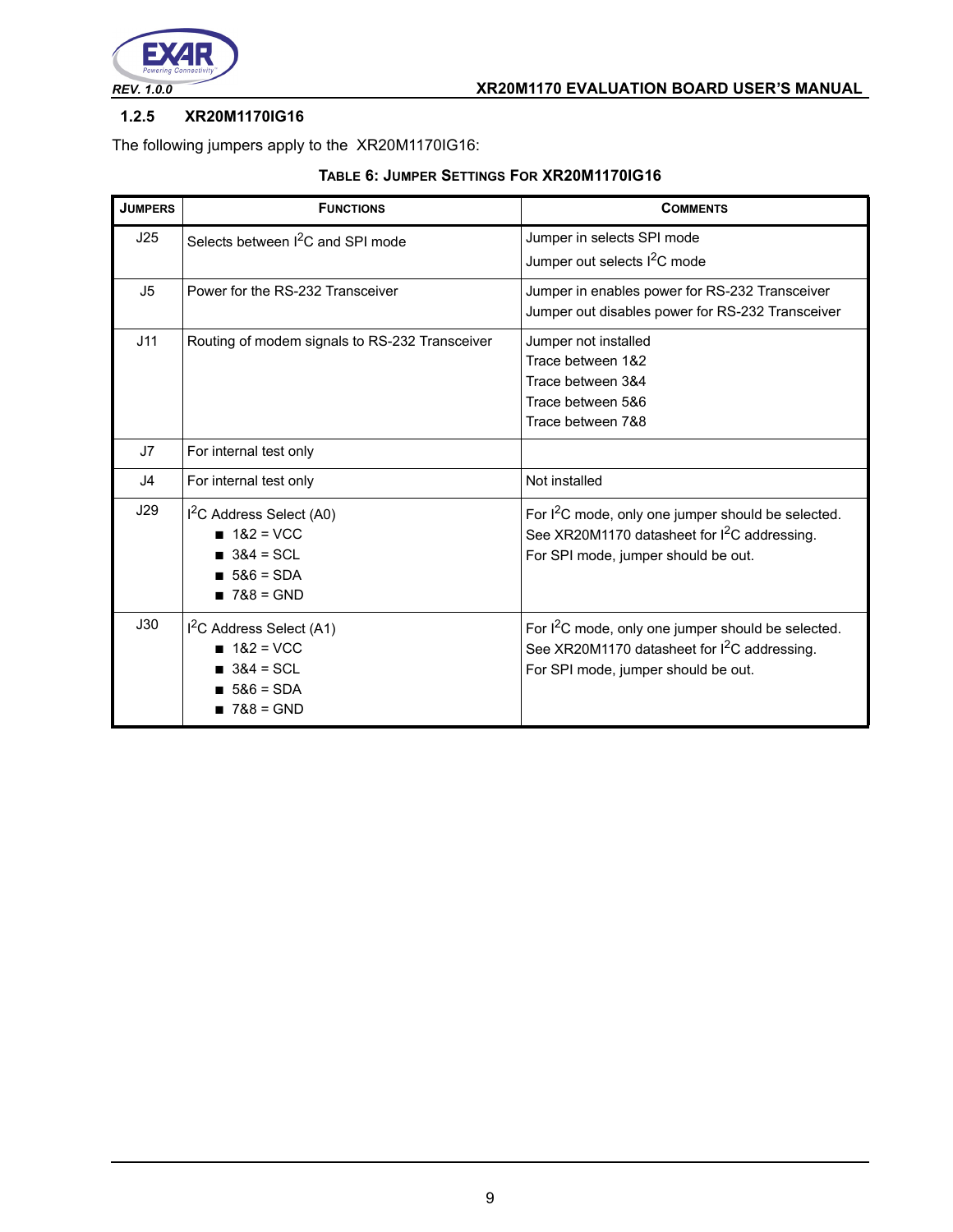

| <b>JUMPERS</b> | <b>FUNCTIONS</b>                                                                                                                                                                                                                                                                                                                                                                                                                                                                                                                                                                                                                    | <b>COMMENTS</b>                                                                                                                                                                                                                                                                                                                                                                                                                                                                                                                                                                                                                                                                                                                                                                                                                 |
|----------------|-------------------------------------------------------------------------------------------------------------------------------------------------------------------------------------------------------------------------------------------------------------------------------------------------------------------------------------------------------------------------------------------------------------------------------------------------------------------------------------------------------------------------------------------------------------------------------------------------------------------------------------|---------------------------------------------------------------------------------------------------------------------------------------------------------------------------------------------------------------------------------------------------------------------------------------------------------------------------------------------------------------------------------------------------------------------------------------------------------------------------------------------------------------------------------------------------------------------------------------------------------------------------------------------------------------------------------------------------------------------------------------------------------------------------------------------------------------------------------|
| J13            | Header for connection to external microcontroller<br>board<br>Pin 2 = SDA signal for $1^2C$ interface<br>$\blacksquare$ Pin 3 = SO signal for SPI interface<br>$\blacksquare$ Pin 4 = IRQ# output signal from XR20M1170<br>Pin 13 = A0 signal for $1^2C$ interface or CS# for<br>SPI interface<br>Pin 14 = A1 signal for $1^2C$ interface or SI for<br>SPI interface<br>$\blacksquare$ Pin 15 = RESET# input signal<br>Pin 16 = SCL signal for $1^2$ C interface or SCK<br>for SPI interface<br>$\blacksquare$ Pin 17 = GND signal<br>Pin 18 = External power for XR20M1170 and $ $ If SPI interface is used:<br>RS-232 Transceiver | Ground and Power connections<br>■ Pin 17 should be connected to GND<br>Pin 18 should be connected +3.3V<br>If I <sup>2</sup> C interface is used:<br>■ Pin 2 should be connected to SDA<br>Pin 4 should be connected to MCU interrupt<br>input (if using interrupts)<br>■ Pin 13 should be unconnected when using J29<br>■ Pin 14 should be unconnected when using J30<br>■ Pin 15 should be connected to reset output from<br><b>MCU</b><br>■ Pin 16 should be connected to SCL<br>■ Pin 2 should be unconnected<br>■ Pin 3 should be connected to SO<br>■ Pin 4 should be connected to MCU interrupt (if<br>using interrupts)<br>$\blacksquare$ Pin 13 should be connected to CS#<br>Pin 14 should be connected to SI<br>Pin 15 should be connected to reset output from<br><b>MCU</b><br>■ Pin 16 should be connected to SCK |
| J22            | Power supply for the XR20M1170IG16                                                                                                                                                                                                                                                                                                                                                                                                                                                                                                                                                                                                  | Jumper not installed<br>Trace between 1&2                                                                                                                                                                                                                                                                                                                                                                                                                                                                                                                                                                                                                                                                                                                                                                                       |

## **TABLE 6: JUMPER SETTINGS FOR XR20M1170IG16**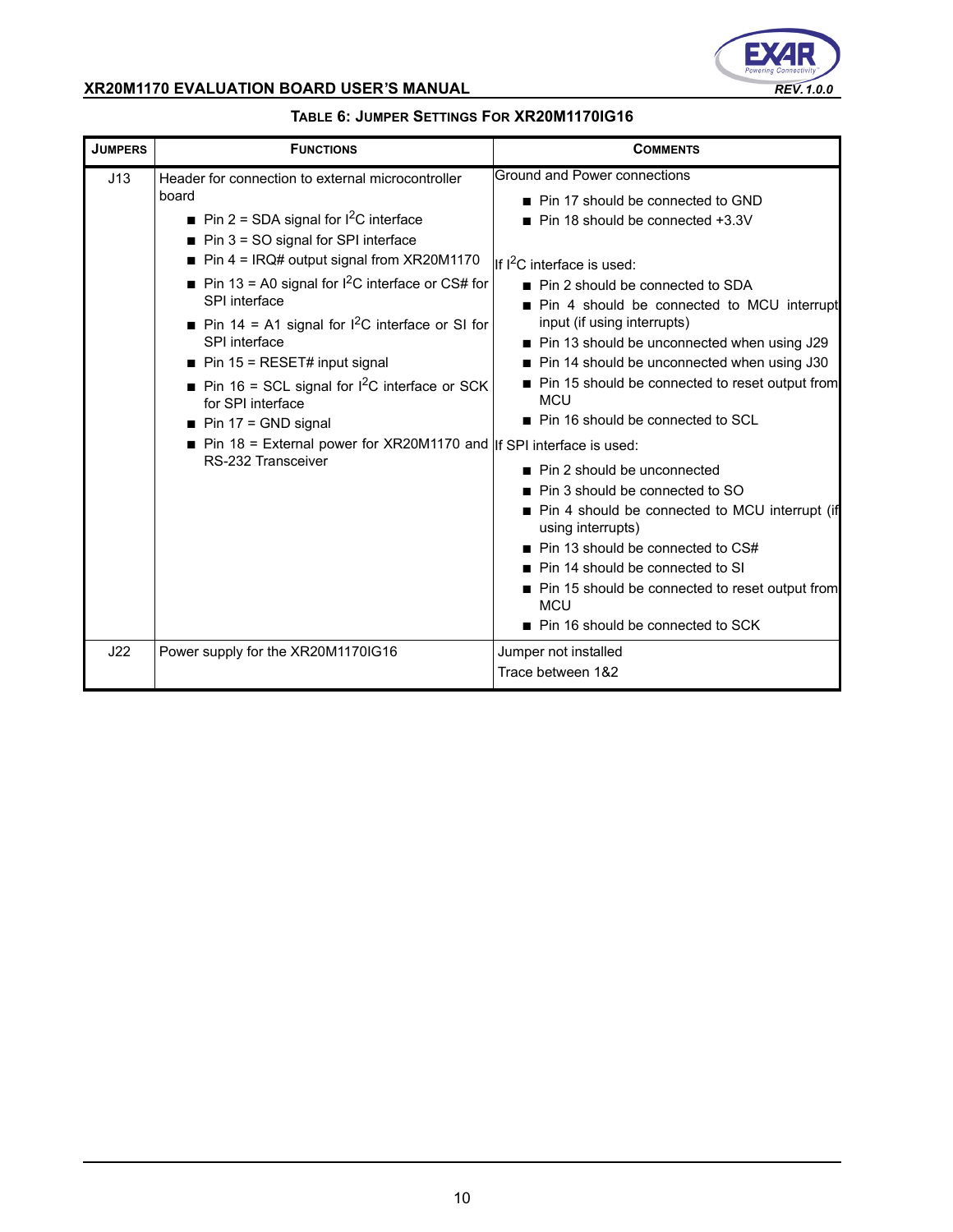

### **1.2.6 XR20V2170IL40**

The following jumpers apply to the XR20V2170IL40:

|  |  | TABLE 7: JUMPER SETTINGS FOR XR20V2170IL40 |  |
|--|--|--------------------------------------------|--|
|--|--|--------------------------------------------|--|

| <b>JUMPERS</b> | <b>FUNCTIONS</b>                                                                                  | <b>COMMENTS</b>                                                                                                                                                   |
|----------------|---------------------------------------------------------------------------------------------------|-------------------------------------------------------------------------------------------------------------------------------------------------------------------|
| J25            | Selects between I <sup>2</sup> C and SPI mode                                                     | Jumper in selects SPI mode<br>Jumper out selects I <sup>2</sup> C mode                                                                                            |
| J <sub>5</sub> | Power for the RS-232 Transceiver                                                                  | Jumper in enables power for RS-232 Transceiver<br>Jumper out disables power for RS-232 Transceiver                                                                |
| J11            | Routing of modem signals to RS-232 Transceiver                                                    | Jumper not installed<br>Trace between 1&2<br>Trace between 3&4<br>Trace between 5&6<br>Trace between 7&8                                                          |
| J7             | For internal test only                                                                            |                                                                                                                                                                   |
| J4             | For internal test only                                                                            | Not installed                                                                                                                                                     |
| J29            | I <sup>2</sup> C Address Select (A0)<br>$182 = VCC$<br>$384 = SCL$<br>$586 = SDA$<br>$1788 = GND$ | For I <sup>2</sup> C mode, only one jumper should be selected.<br>See XR20V2170 datasheet for I <sup>2</sup> C addressing.<br>For SPI mode, jumper should be out. |
| J30            | I <sup>2</sup> C Address Select (A1)<br>$182 = VCC$<br>$384 = SC1$<br>$586 = SDA$<br>$788 = GND$  | For I <sup>2</sup> C mode, only one jumper should be selected.<br>See XR20V2170 datasheet for I <sup>2</sup> C addressing.<br>For SPI mode, jumper should be out. |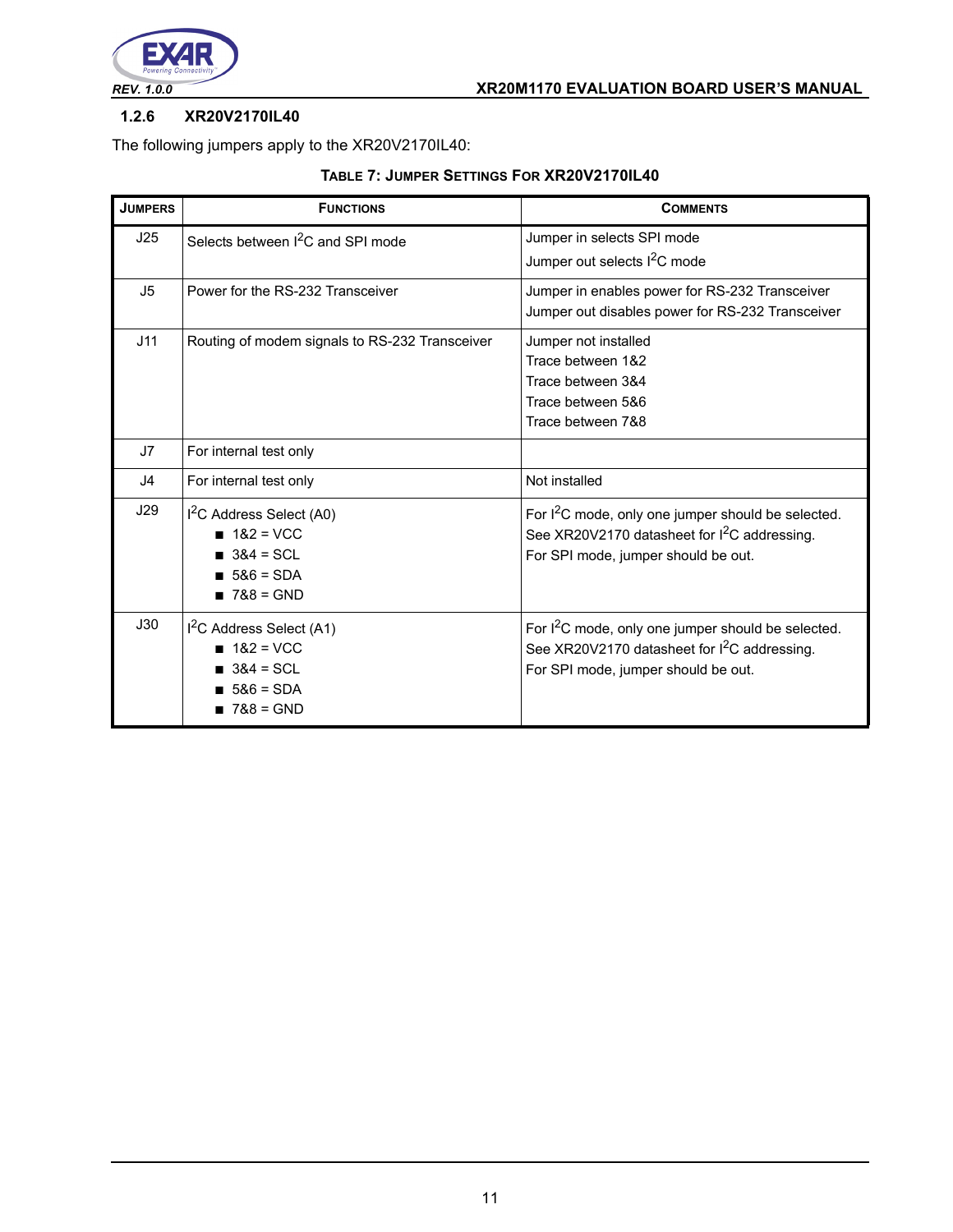

| <b>JUMPERS</b> | <b>FUNCTIONS</b>                                                                                                                                                                                                                                                                                                                                                                                                                                                                                                                                                                                                     | <b>COMMENTS</b>                                                                                                                                                                                                                                                                                                                                                                                                                                                                                                                                                                                                                                                                                                                                                                                          |
|----------------|----------------------------------------------------------------------------------------------------------------------------------------------------------------------------------------------------------------------------------------------------------------------------------------------------------------------------------------------------------------------------------------------------------------------------------------------------------------------------------------------------------------------------------------------------------------------------------------------------------------------|----------------------------------------------------------------------------------------------------------------------------------------------------------------------------------------------------------------------------------------------------------------------------------------------------------------------------------------------------------------------------------------------------------------------------------------------------------------------------------------------------------------------------------------------------------------------------------------------------------------------------------------------------------------------------------------------------------------------------------------------------------------------------------------------------------|
| J13            | Header for connection to external microcontroller<br>board<br>Pin 2 = SDA signal for $1^2C$ interface<br>$\blacksquare$ Pin 3 = SO signal for SPI interface<br>Pin $4 = IRQ#$ output signal from XR20M1170<br>Pin 13 = A0 signal for $1^2C$ interface or CS# for<br>SPI interface<br>Pin 14 = A1 signal for $1^2C$ interface or SI for<br>SPI interface<br>$\blacksquare$ Pin 15 = RESET# input signal<br>Pin 16 = SCL signal for $1^2$ C interface or SCK<br>for SPI interface<br>$\blacksquare$ Pin 17 = GND signal<br>Pin 18 = External power for XR20M1170 and   If SPI interface is used:<br>RS-232 Transceiver | Ground and Power connections<br>■ Pin 17 should be connected to GND<br>Pin 18 should be connected +3.3V<br>If I <sup>2</sup> C interface is used:<br>■ Pin 2 should be connected to SDA<br>Pin 4 should be connected to MCU interrupt<br>input (if using interrupts)<br>Pin 13 should be unconnected when using J29<br>Pin 14 should be unconnected when using J30<br>Pin 15 should be connected to reset output from<br><b>MCU</b><br>Pin 16 should be connected to SCL<br>■ Pin 2 should be unconnected<br>Pin 3 should be connected to SO<br>■ Pin 4 should be connected to MCU interrupt (if<br>using interrupts)<br>Pin 13 should be connected to CS#<br>■ Pin 14 should be connected to SI<br>Pin 15 should be connected to reset output from<br><b>MCU</b><br>■ Pin 16 should be connected to SCK |
| J <sub>6</sub> | Power supply for the XR20V2170IL40                                                                                                                                                                                                                                                                                                                                                                                                                                                                                                                                                                                   | Jumper not installed<br>Trace between 1&2                                                                                                                                                                                                                                                                                                                                                                                                                                                                                                                                                                                                                                                                                                                                                                |
| J9             | Enable/Disable autosleep for charge pump                                                                                                                                                                                                                                                                                                                                                                                                                                                                                                                                                                             | Jumper in enables autosleep for charge pump<br>Jumper out disables autosleep for charge pump                                                                                                                                                                                                                                                                                                                                                                                                                                                                                                                                                                                                                                                                                                             |
| J14            | Enable/Disable UART side external loopback                                                                                                                                                                                                                                                                                                                                                                                                                                                                                                                                                                           | Jumper in enables UART side external loopback<br>Jumper out disables UART side external loopback                                                                                                                                                                                                                                                                                                                                                                                                                                                                                                                                                                                                                                                                                                         |

### **TABLE 7: JUMPER SETTINGS FOR XR20V2170IL40**

#### **2.0 DRIVERS**

For the I<sup>2</sup>C/SPI UART driver, it is recommended that you contact your microcontroller vendor first for sample code to access devices on the  $I^2C$  or SPI bus. Once you can access devices on the  $I^2C$  or SPI bus, you can use the sample code from EXAR for initializing the I<sup>2</sup>C/SPI UART as a reference for devoloping your driver.

### **3.0 SAMPLE INITIALIZATION ROUTINE AND SUPPORT**

For a sample initialization routine or if there are any questions, send an e-mail to uarttechsupport@exar.com.